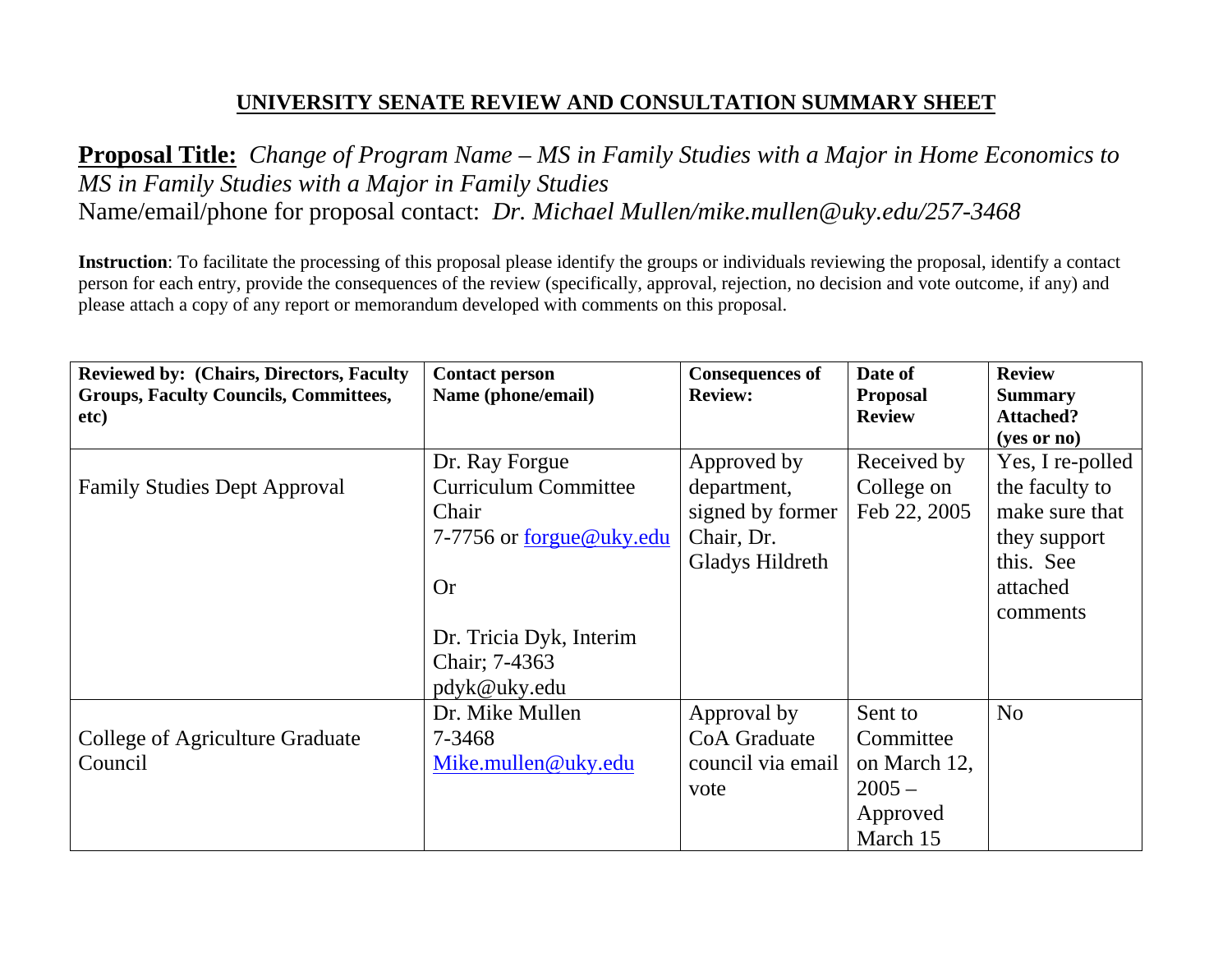| Notice to $CoA$ Faculty – sent on                            | Dr. Mike Mullen     |                       | March 19 to   |                |
|--------------------------------------------------------------|---------------------|-----------------------|---------------|----------------|
| March 19                                                     | 7-3468              | No negative           | March 24,     | N <sub>o</sub> |
|                                                              | Mike.mullen@uky.edu | comments              | 2005          |                |
| Sent to UK Graduate Council on April   Dr. Jeanine Blackwell |                     | <b>Approved April</b> | April 1, 2005 |                |
| 1, 2005.                                                     |                     | 22, 2005 and          | to April 22,  |                |
|                                                              |                     | transmitted to        | 2005          |                |
|                                                              |                     | Senate Council        |               |                |
|                                                              |                     |                       |               |                |
|                                                              |                     |                       |               |                |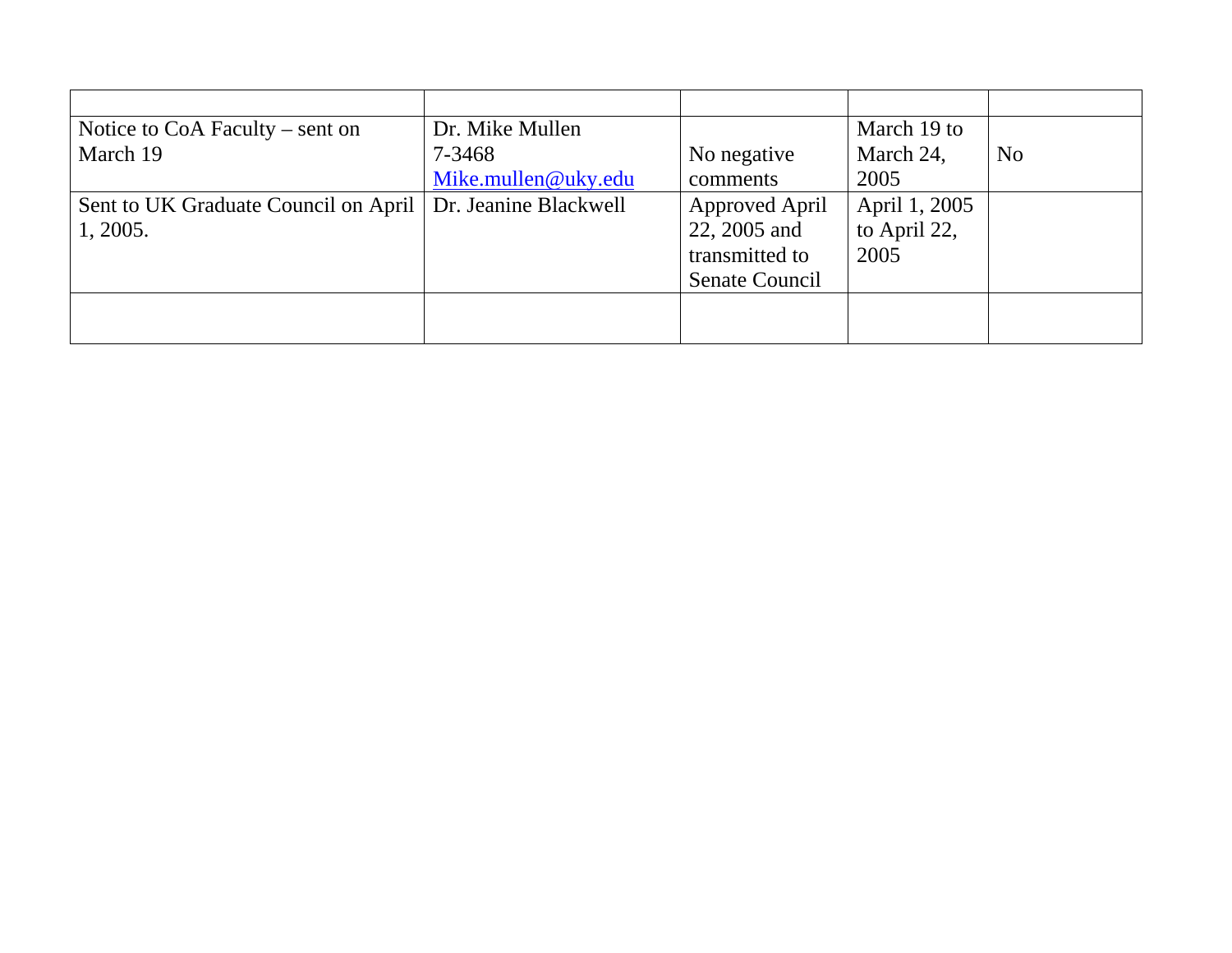### **Recent re-polling of the Family Studies Faculty by Email on Sep 13<sup>th</sup>**

Question from Dr. Mike Mullen to FAM Faculty on Sept. 12, 2005:

Family Studies Faculty;

This past spring, we sent forth a proposal to change the MS program in Family Studies. Currently, the degree is in Family Studies with a major in Home Economics. The proposal is to change the Major name from Home Economics to Family Studies. There are students who are campaigning at high levels who do not want Home Economics on their transcript. This was approved by Family Studies in February of 2005 and the College Grad Council in March of 2005. University Senate Council would like documentation to show that departmental faculty are on board with this name change. Please respond to me by end of business on Sept  $14<sup>th</sup>$  if possible.

Thank you,

Dr. Mike Mullen Associate Dean for Academic Programs College of Agriculture 

The following are responses from all faculty but 2 of the 11 faculty in the department. Dr. Hyungsoo Kim is out of the country. Dr. Kay Bradford has not responded, but he worked with me on the original proposal to make sure it was correct for the Marriage and Family Therapy option in the MS program. Based on that interaction last spring, I expect Dr. Bradford to fully support this major name change.

TOMA

Responses: Mike, I am not sure what type of documentation you need. We voted on the proposal in a faculty meeting and Dr. Hildreth signed the form in response to that vote. --Ray

Dr. Ray Forgue Family Studies Dept., 320 Funkhouser Building University of Kentucky, Lexington, KY 40506-0054 859-257-7756, 859-257-3212(fax) rforgue@uky.edu http://www.uky.edu/~rforgue Hi,

I'm in Poland for a conference and doing a quick check of email. Yes, I'm on board with the name change. Thanks, Leigh Ann Simmons

Mike Fine with me. Donna R. Smith

Hello Dr. Mullen – I am in full support of this degree name change. Jason B. Whiting, PhD Department of Family Studies (859) 257-1220 Fax: (859) 257-3212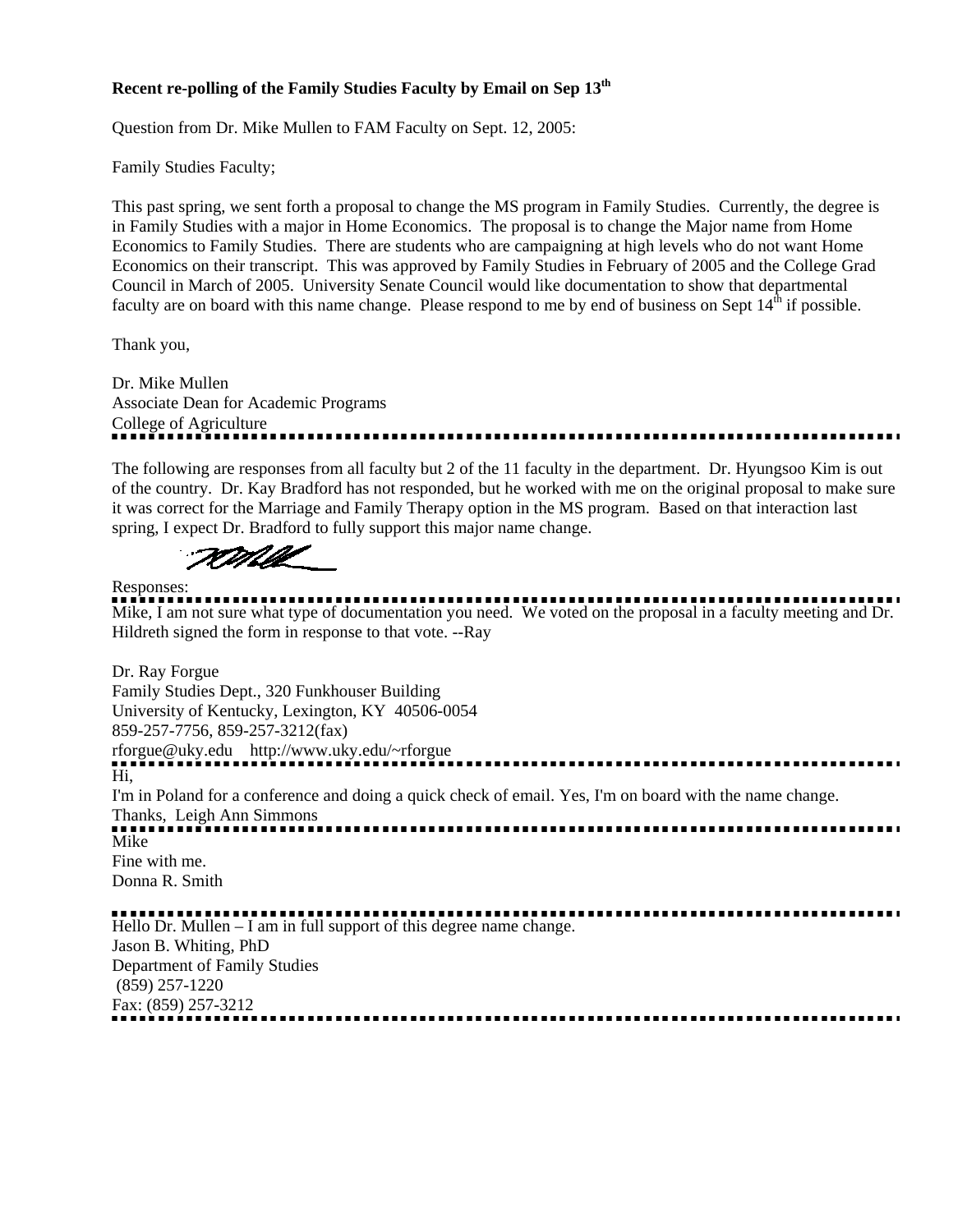Mike, This message will document my support for the change. Students in our graduate programs rely on correct transcripts for licensure. That is surely the case here since the College itself stopped using the Home Economics language in the 1990s. -Greg

Gregory Brock, Ph.D. Professor 859-257-7750 (o) gwbrock@email.uky.edu Very high support from me!

Thanks, Jason Hans, Ph.D., CFLE Assistant Professor (859) 257-7761 (voice) (859) 257-3212 (fax) JHans@uky.edu

I vote for a MS program in Family Studies with a major in Family Studies

Thanks

Claudia J. Heath, Ph.D. Director, Research Center for Families and Children Professor, Family Studies Director of Graduate Studies, Family Studies Dear Dr. Mullen,

I am in full support of the proposal to change the major name from Home Economics to Family Studies. While I respect and am greatly appreciative of the historical ties of our profession to Home Economics, I believe the title Family Studies more accurately represents the evolution and current nature of the field.

Sincerely, Robyn L. Mowery, Ph.D., LMFT ........................... As Interim Chair I am fully supportive of this change.

Note: Two faculty are out of country attending professional meetings: Leigh Ann Simmons is in Poland and Hyungsoo Kim is in Korea. I am not sure whether Greg Brock has left for Pakistan as he was waiting on visas – he should have email access shortly after arrival. Hence these 3 Family Studies faculty members may not be able to respond by Sept.  $14<sup>th</sup>$ .

Dr. Tricia Dyk

Patricia H. Dyk, Ph.D., pdyk@uky.edu University of Kentucky - College of Agriculture Interim Chair Dept. of Family Studies 315 Funkhouser Bldg. Lexington, KY 40506 859-257-7745 (o) 859-257-3212 (fax)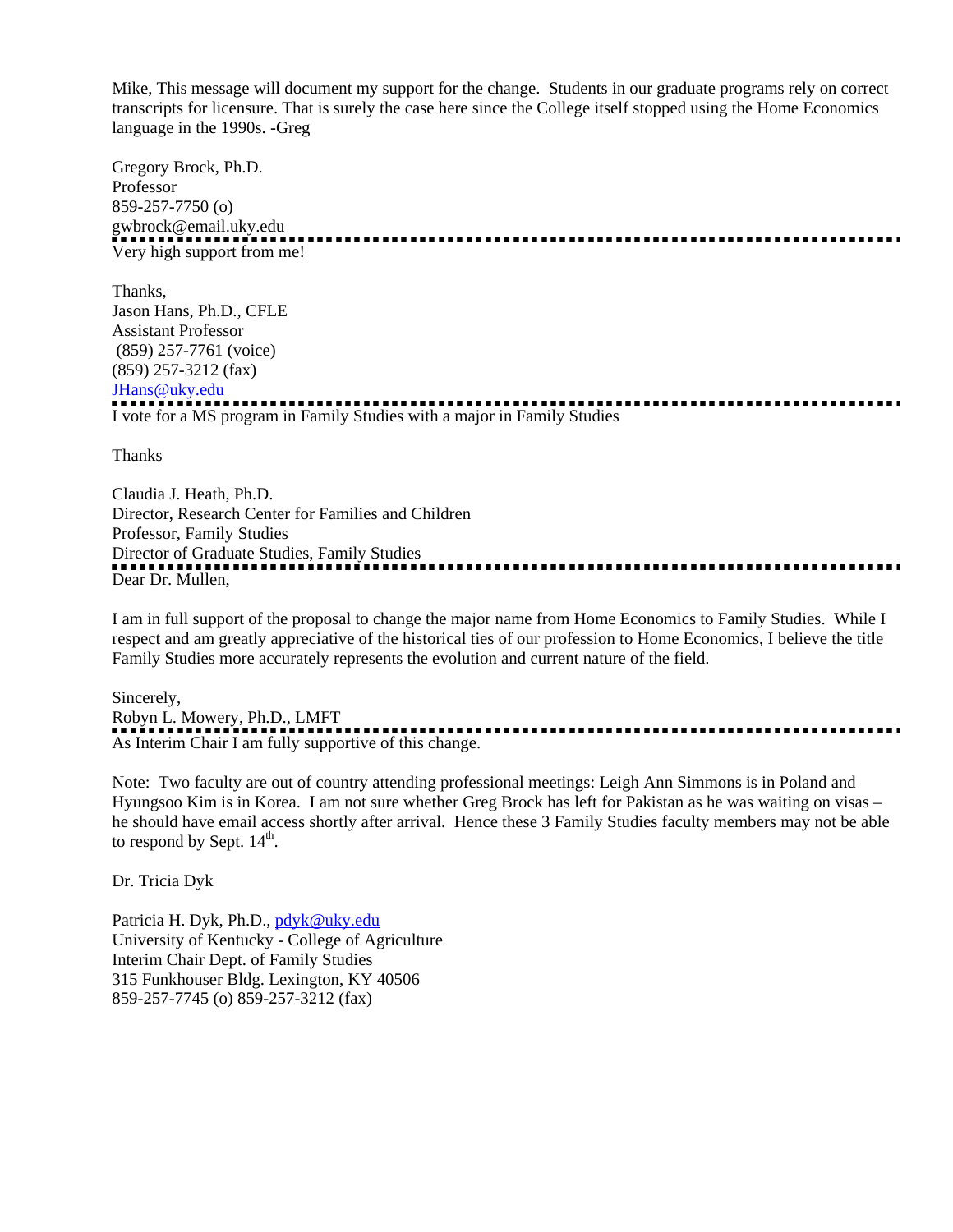

March 11, 2005

**College of Agriculture** 

<u>WMM</u>

Associate Dean for Academic Programs N6 Agricultural Science Bldg. North Lexington, KY 40546-0091  $(859)$  257-3468 www.uky.edu

## **MEMORANDUM**

To: College of Agriculture Graduate Curriculum Committee

From: Mike Mullen, Associate Dean for Academic Programs

Re: Change in MS Degree Program - Family Studies

Attached are three proposals from Family Studies to change their MS degree program and add two new courses.

The proposals do the following:

- 1. Changes the name from Home Economics to Family Studies. This is vitally important to current students who do not want their degree in Home Economics.
- 2. Increases the number of required hours from 12 to 15 while specifically indicating that "elective" courses are to be approved by the student's advisory committee.
- 3. Reduces the total number of hours from 36 to 30.
- 4. Proposes the addition of FAM 640 and FAM 740 to the course offerings in Marriage and Family Therapy.

Please look these over and comment directly back to me at  $Mike.Mullen@uky.edu.$ 

Thank you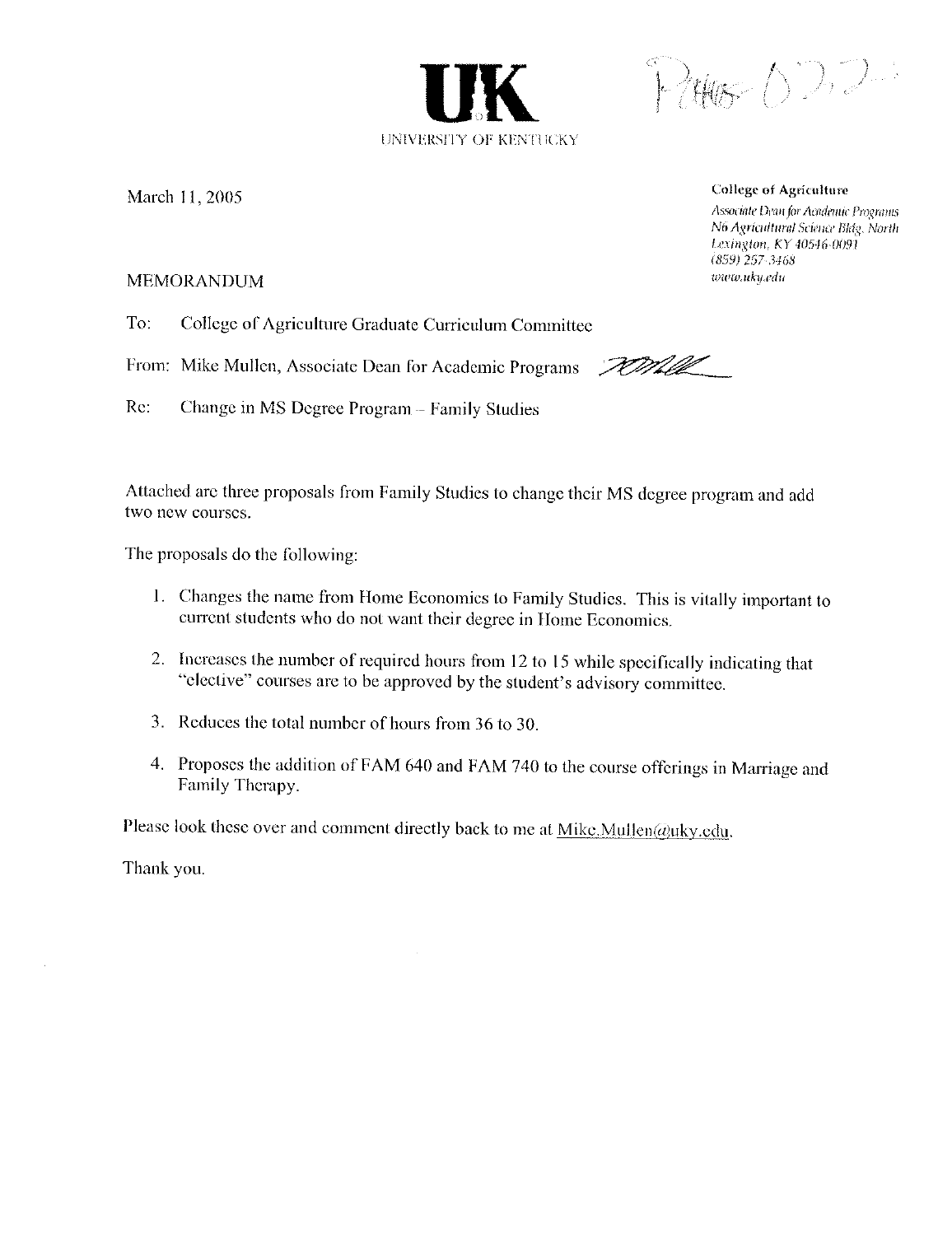## REQUEST FOR CHANGE IN MASTERS DEGREE PROGRAM

| Program:                            | Master of Science in Family Studies |                   |                                                                   |
|-------------------------------------|-------------------------------------|-------------------|-------------------------------------------------------------------|
| Department/Division:                | Family Studies                      |                   |                                                                   |
| College:                            | Agriculture                         | Bulletin pp       | http://www.research.uky.edu/qs/<br>bulletin/current/famstud.shtml |
| Degree Title (OId):                 | Home Economics-Family Studies       |                   | Major (New): Family Studies                                       |
| CIP Code:                           | 19.0701                             | HEGIS Code: MSFAM |                                                                   |
| Accrediting Agency (if applicable): |                                     |                   |                                                                   |

#### Ī. **CHANGE(S) IN PROGRAM REQUIREMENTS**

|                |                                                                                                   | Current      | Proposed     |
|----------------|---------------------------------------------------------------------------------------------------|--------------|--------------|
| $\mathbf{1}$ . | Number of transfer credi s allowed<br>(Graduate School limit: 9 hours or 25% of<br>coursework)    | 9            | 9            |
| 2.             | Residence requirement (if applicable)                                                             | n/a          | n/a          |
|                |                                                                                                   |              |              |
| 3.             | Language(s) and/or skill(s) required                                                              | n/a          | n/a          |
|                |                                                                                                   |              |              |
| 4.             | Termination criteria                                                                              |              |              |
|                |                                                                                                   |              |              |
| 5.             | Plan A requirements*                                                                              | see attached | see attached |
|                |                                                                                                   |              |              |
| 6.             | Plan B requirements*                                                                              | see attached | see attached |
|                |                                                                                                   |              |              |
| 7 <sub>z</sub> | Distribution of course levels required<br>(At least one half must be at $600+$ level & two thirds | see attacned | see attacned |
|                | must be in organized courses)                                                                     |              |              |
| 8.             | Required courses (if applicable)                                                                  | see attached | see attached |
|                |                                                                                                   |              |              |
| 9.             | Required distribution of courses within program<br>(if applicable)                                | n/a          | n/a          |
|                |                                                                                                   |              |              |
| 10.            | Final examination requirements                                                                    | see attached | see attached |
|                |                                                                                                   |              |              |

\* If there is only one plan for the degree, plans involving a thesis (or the equivalent in studio work, etc.) should be discussed under Plan A and those not involving a thesis should be discussed under Plan B.

NOTE: To the extent that proposed changes in 5, 6 or 8 above involve the addition of courses in other programs, please submit correspondence from the other program(s) pertaining to the availability of such courses to your students.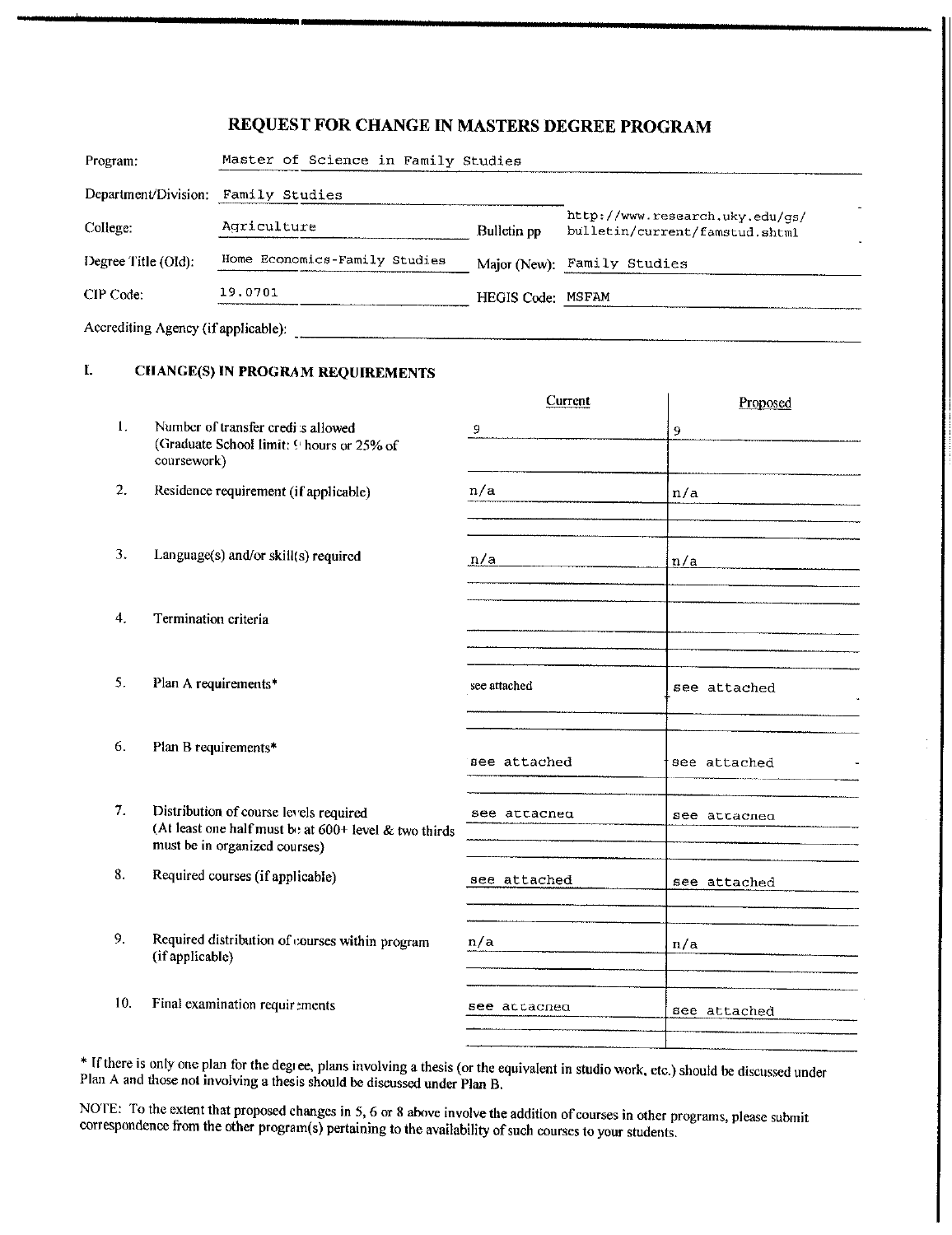Family Studies Change in MS Program

|     |                                            | Current                                                                                                  | Proposed                                                                                                                                                                                           |
|-----|--------------------------------------------|----------------------------------------------------------------------------------------------------------|----------------------------------------------------------------------------------------------------------------------------------------------------------------------------------------------------|
| 5.  | Plan A Requirements.                       | 12 credits of required courses<br>plus 6 thesis credits. 18<br>credits of electives. 36 total<br>credits | 15 credits of required courses<br>plus 6 thesis credits. 9 credits<br>of electives as approved by the<br>student's Advisory<br>Committee. 30 total credits                                         |
| 6.  | Plan B Requirements.                       | 12 credits of required courses.<br>24 credits of electives. 36<br>total credits.                         | 15 credits of required courses<br>plus 3 credits of independent<br>work on a Plan B Project. 12<br>credits of electives as<br>approved by the student's<br>Advisory Committee. 30 total<br>credits |
| 7.  | Distribution of course<br>levels required. | At least one-half must be at<br>$600+$ level and two thirds<br>must be in organized courses.             | At least one-half must be at<br>600+ level and two thirds<br>must be in organized courses.                                                                                                         |
| 8.  | Required courses.                          | FAM 652, FAM 654, FAM<br>668, FAM 690                                                                    | FAM 601FAM 652, FAM<br>654, FAM 668, FAM 690                                                                                                                                                       |
| 10. | Final examination<br>requirements.         | Completion of a thesis or<br>written integrative scholarly<br>project and an oral final exam.            | Same                                                                                                                                                                                               |

Changes in Program Requirements.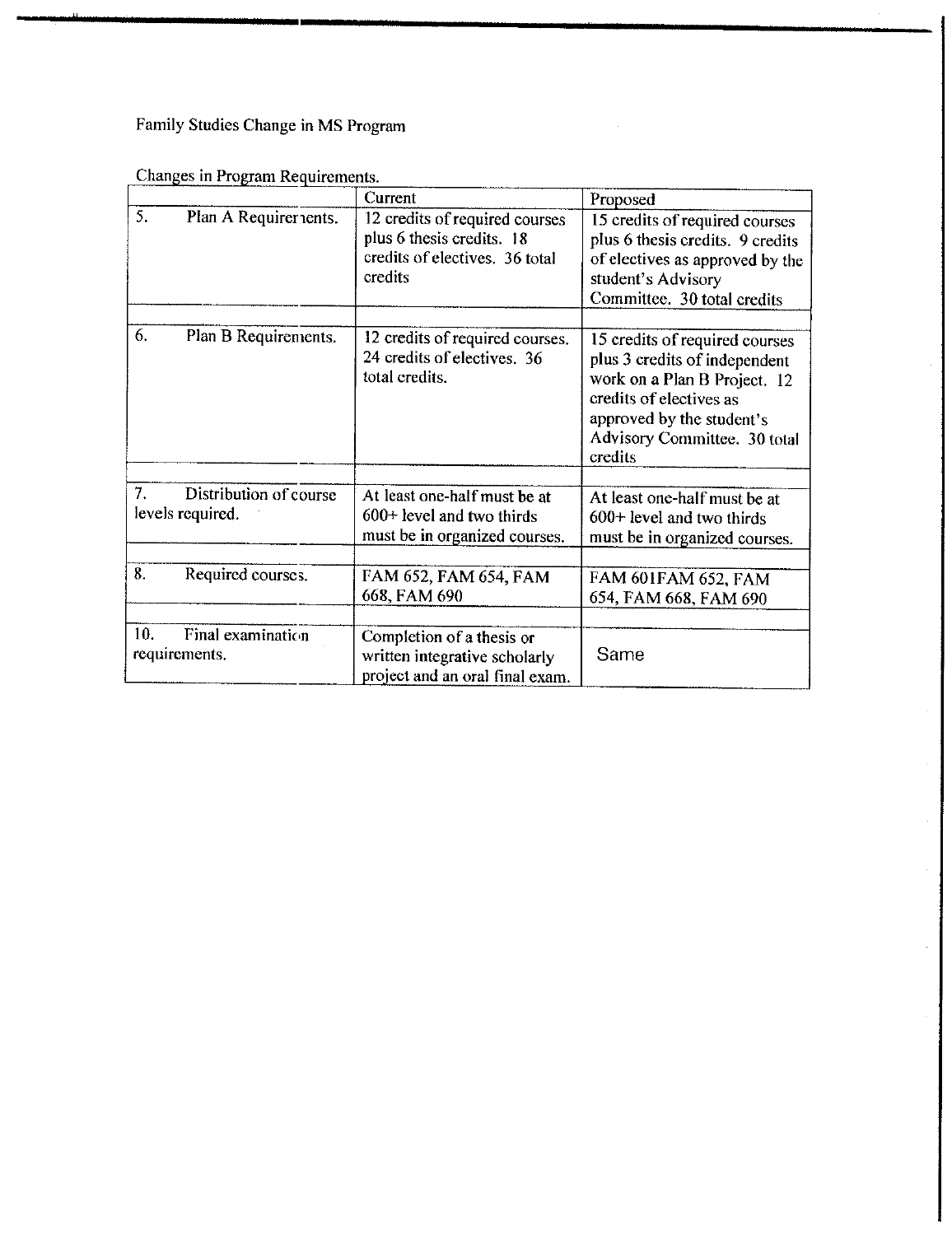#### **UNIVERSITY OF KENTUCKY** REQUEST FOR CHANGE IN MASTERS DEGREE PROGRAM PAGE 2 of 2

11. Any other requirements not covered above

| .wa                                                                                                            |                                                                                                                |
|----------------------------------------------------------------------------------------------------------------|----------------------------------------------------------------------------------------------------------------|
| <b>The Communication of the Communication</b>                                                                  | communication of the matter of the contract of the contract of the contract of the contract of the contract of |
| ta a sa tanàna ao amin'ny fivondronan-departementan'i Amerika ao amin'ny faritr'i Normandie, ao amin'ny faritr | __<br>___________                                                                                              |
|                                                                                                                |                                                                                                                |
|                                                                                                                |                                                                                                                |

#### II. **RATIONALE FOR CHANGE(5)**

If the rationale involves accreditation requirements, please include specific references to those requirements.

There are three components to this program change.

1. The first is the change of the MS degree name from Home Economics to Family Studies. The Graduate Bulletin (page 87) clearly shows that the degree is an MS in Family Studies. Evidently, this change has never been officially made on the degree name as it shows on student transcripts and diploma. Several current students are very anxious about this issue, and are insistent that they do NOT want a degree in Home Economics. This request formalizes what is already in the Graduate Bulletin. The faculty in Family Studies concur that this change is long overdue.

2. The second change in this request focuses on changing the general requirements for the MS in Family Studies. Currently, students in Plan A must take 12 hours in required courses, 6 hours of thesis credit, and 18 hours of electives. We propose to require 15 hours in FAM with 6 thesis hours and 9 credits of electives taken with the approval of the Advisory Committee. This results in a total of 30 credit hours for the MS degree plus a thesis. Students in Plan B currently take 12 credits of required courses plus 24 credits of electives. We propose to require 15 credit hours in FAM plus 3 credit hours of independent work (FAM 785, 786, or 787). The Plan B student will also take 12 credit hours in electives that are selected with the approval of the student's Advisory Committee.

3. Two new course applications are included with this request. Both FAM 640 and 740 are to be included in the course work for those Plan B students pursuing the MS in Family Studies in the Marriage and Family Therapy area. These courses will be part of the 12 hours of elective hours taken by the student. Both of these courses will replace a series of 1 hour seminars offered under FAM 759 and 776. FAM 759 and 776 will be left in the catalog in order to offer timely subtitled courses as the need arises.

**Signatures of Approval:** 

| Geadepol Helderth<br>Department Chair                                                                                                                                        | $2 - 22 - 05$                                                 |
|------------------------------------------------------------------------------------------------------------------------------------------------------------------------------|---------------------------------------------------------------|
|                                                                                                                                                                              | Date                                                          |
| Dean of the College                                                                                                                                                          | <b>APPROVED</b><br>By Michael Mullen at 9:35 am, Apr 15, 2005 |
|                                                                                                                                                                              | April 15, 2005                                                |
|                                                                                                                                                                              | Date of Notice to the Faculty                                 |
| *Undergraduate Council                                                                                                                                                       | Date                                                          |
| *University Studies<br>J Blackwell DN: CN = J Blackwell, C = US,<br>J Blackwell, OU = The Graduate School<br><b>Approved by Graduate Council</b><br>ate: 2005 04:22 15:35:52 | Date                                                          |
| on April 22, 2005<br>raduate Council                                                                                                                                         | Date                                                          |
| Academic Council for the Medical Center                                                                                                                                      | Date                                                          |
| Senate Council                                                                                                                                                               | Date of Notice to University Senate                           |